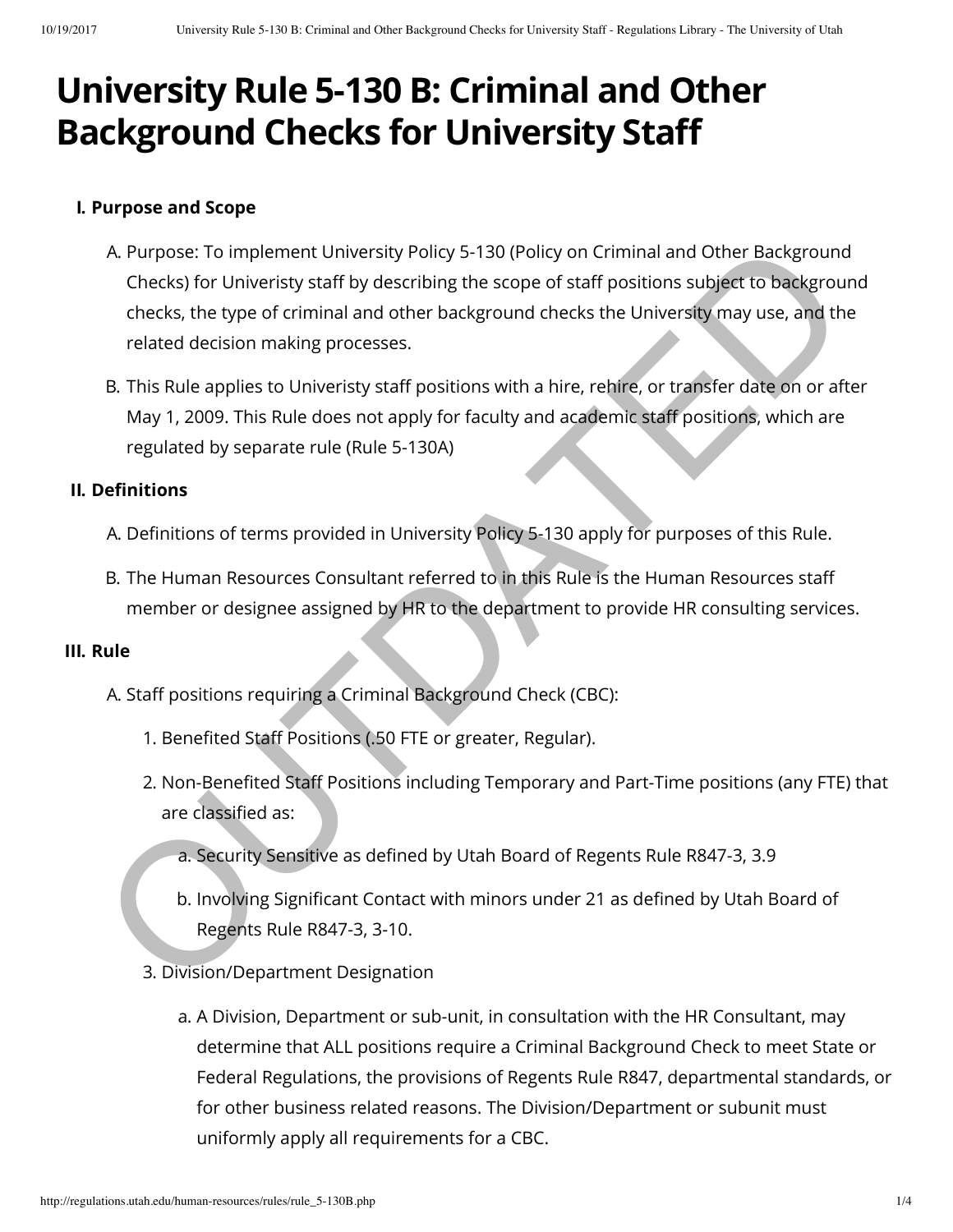B. Staff employment actions which initiate a CBC:

- 1. New Hires
	- a. All new hires with a Hire Date of 5-1-09 or later are subject to a pre-employment CBC in accordance with the position requirements as outlined above.
- 2. Rehires
	- a. All rehires with a Rehire Date of 5-1-09 or later are subject to a pre-employment CBC in accordance with the position requirements as outlined above.
	- b. EXCEPTION: If a CBC was conducted by the University of Utah (for example, in connection with previous employment with University Hospital) within the preceding 12 months of the Rehire Date, the CBC requirement is waived.
- 3. Transfers (Promotion, Lateral, Demotion) including Campus to Campus, Hospital to Campus, and Campus to Hospital a. Hiring departments are required to initiate a CBC on any employees transferring into positions designated as requiring a CBC, provided the University has not previously completed a CBC on the employee. The promotion, lateral transfer, or demotion to a position requiring a CBC is contingent on satisfactory completion of the CBC. a. All rehires with a Rehire Date of 5-1-09 or later are subject to a pre-employment<br>in accordance with the position requirements as outlined above,<br>b. EXCEPTION: If a CBC was conducted by the University of Utah (for examp
	- 4. FTE Increases a. An increase in an employee's FTE which results in a change from nonbenefited to benefited status will require the department to initiate a CBC, provided the University has not previously completed a CBC on the employee. The FTE increase which necessitates a CBC is contingent on satisfactory completion of the CBC.
- C. Reasonable Cause provision

The University may conduct background checks for existing staff members if a determination is made that there is reasonable cause to believe the staff member poses a threat or has committed a crime.

- D. Criminal Background Check (CBC) packages
	- 1. The University's standard Campus CBC package is a domestic United States search of Credit Bureau and other records to determine counties of residence for the previous seven years. Up to three aliases are checked, and any felony and misdemeanor convictions are reported. The standard Campus CBC package also includes a check of the Sex Offender Registry.
	- 2. As determined by the hiring department in consultation with Human Resources, more extensive CBC packages may be appropriate. Additional elements that may be included in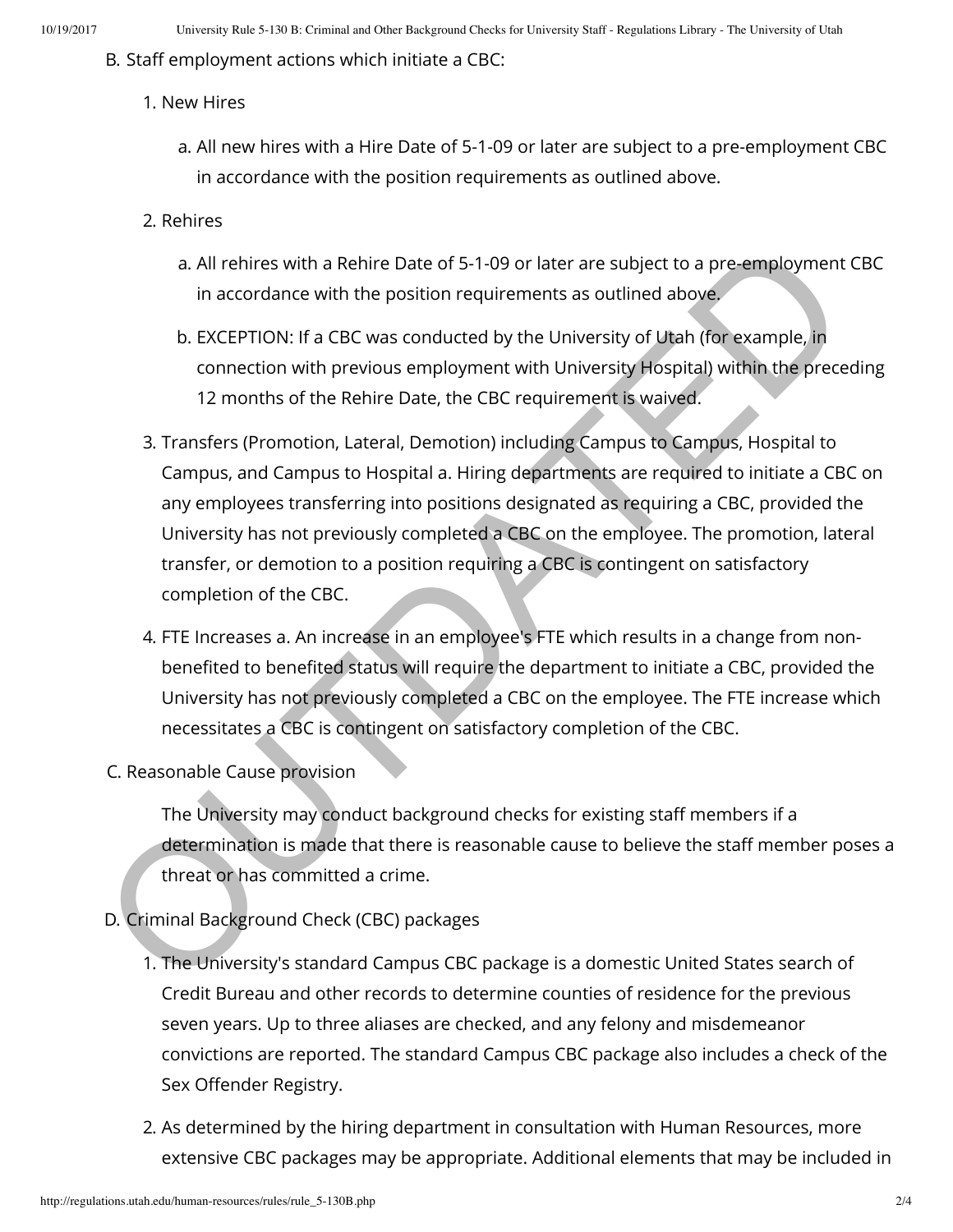10/19/2017 University Rule 5-130 B: Criminal and Other Background Checks for University Staff - Regulations Library - The University of Utah

a customized package include: employment, education, or professional license verification; Fraud and Abuse Control Information System (FACIS); Office of Inspector General (OIG) Medicare Fraud Exclusion List, Excluded Parties List System (EPLS), Motor Vehicle Report, Credit Report and/or other elements.

- E. Criminal Background Check (CBC) adjudication
	- 1. 1. If a background check reveals a criminal background, which may or may not have been disclosed by the applicant or employee, University Human Resources initiates a consultative process to evaluate and adjudicate the CBC, in accordance with University Policy 5-130 and the Fair Credit Reporting Act.

An initial review of CBC results is conducted by the Human Resources Consultant or designee to identify any felony or misdemeanor convictions. If the CBC results contain no convictions, with the exception of minor motor vehicle related violations, Human Resources will clear the individual for hire and notify the hiring manager. In the event a CBC report includes felony or misdemeanor convictions which were not self disclosed by the individual, the individual will generally not be cleared for hire due to falsification.

In the event there is a discrepancy between what the individual self disclosed and what was reported on the CBC, the Human Resources Consultant may confer with the individual and/or the hiring manager as appropriate before adjudicating the CBC. In the event serious misdemeanor or felony conviction(s) are reported, and a consensus has not been reached in the initial conference with the hiring manager, the Human Resources Consultant may engage a representative of the Office of General Council and/or the department's Cognizant Vice-President or designee in the evaluation. In a consultative role, the Human Resources Consultant will facilitate an assessment of the overall risk posed to persons and property, and may determine that an individual with a criminal history should be considered eligible to obtain or retain the position, or that additional documentation should be required. The risk assessment will include: The accessor of the mind acesary of the Human Resources initiates and the disclosed by the applicant or employe, University Human Resources initiates a consultative process to evaluate and adjudicate the CBC, in accordance

- a. the number of crimes committed;
- b. the severity of those crimes;
- c. the length of time since they were committed;
- d. the likelihood of recidivism;